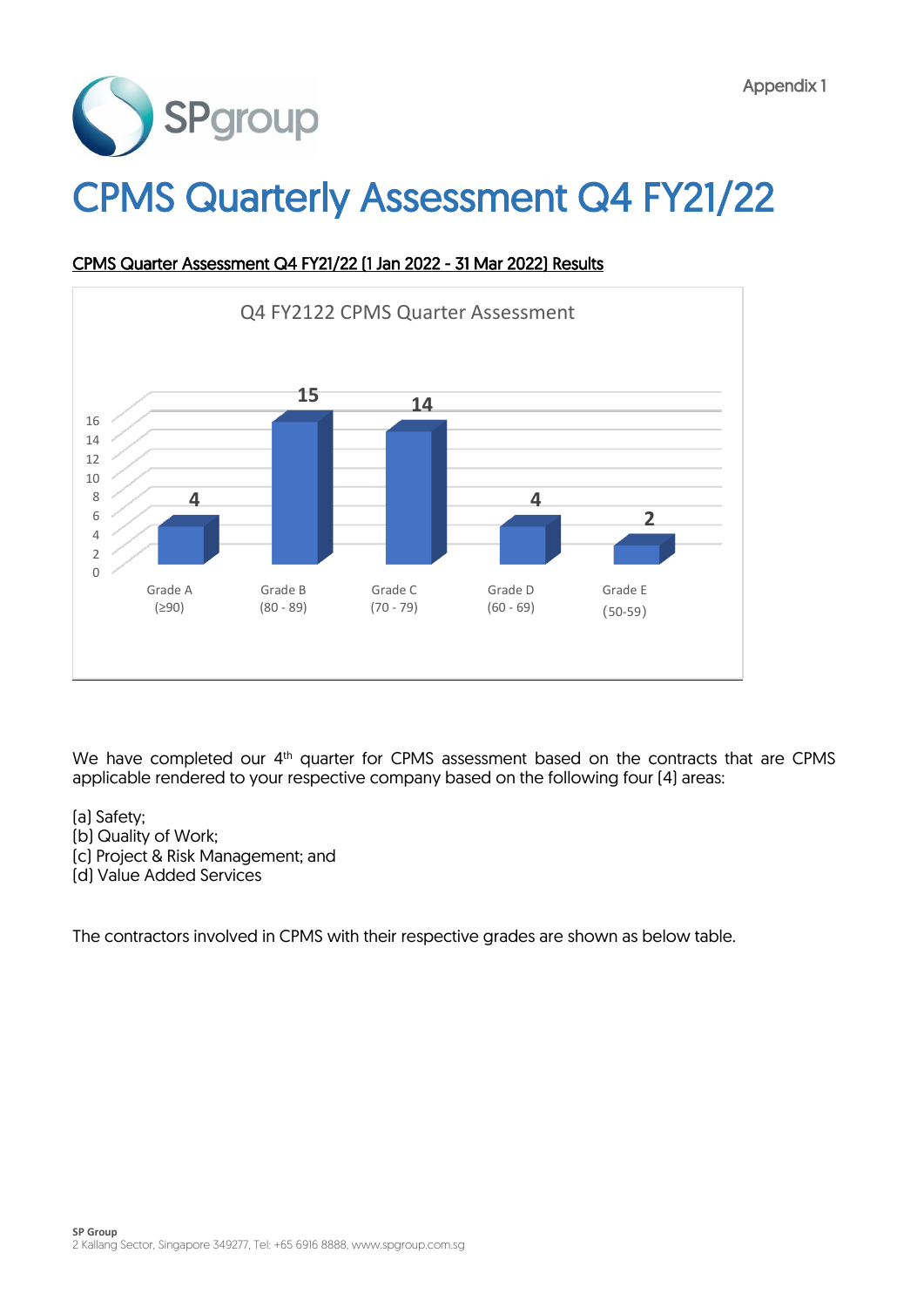

### CPMS Quarter Assessment Q4 FY21/22 (1 Jan 2022- 31 Mar 2022) Results

| Contractor                                                                                                                                                                                                                                                                                                                                                                                                                                                                                                                                                                                | Grade |
|-------------------------------------------------------------------------------------------------------------------------------------------------------------------------------------------------------------------------------------------------------------------------------------------------------------------------------------------------------------------------------------------------------------------------------------------------------------------------------------------------------------------------------------------------------------------------------------------|-------|
| HIAP ENGINEERING & CONSTRUCTION PTE LTD<br>HYUNDAI ENGINEERING & CONSTRUCTION CO., LTD<br>LIH MING CONSTRUCTION PTE LTD<br>MO GUAN CONSTRUCTION ENGINEERING PTE LTD                                                                                                                                                                                                                                                                                                                                                                                                                       |       |
| CHUAN LIM CONSTRUCTION PTE LTD<br>HSC PIPELINE ENGINEERING PTE LTD<br><b>J&amp;CO ENGINEERING PTE LTD</b><br><b>KRISHCO SINGAPORE CONSTRUCTION PTE LTD</b><br>LEY CHOON CONSTRUCTIONS AND ENGINEERING PTE LTD<br><b>LIANG &amp; HOW CONTRACTOR PTE LTD</b><br>LS CABLE & SYSTEM LTD SINGAPORE BRANCH<br><b>MACBUILD CONSTRUCTION PTE LTD</b><br>POWERCOM ENGINEERING WORKS PTE LTD<br>SER CHUAN CONSTRUCTION PTE LTD<br>SIGMA CABLE COMPANY (PRIVATE) LIMITED<br><b>SKK WORKS PTE LTD</b><br>UNIGLORY CONSTRUCTION PTE LTD<br>YEW ANN CONSTRUCTION PTE LTD<br>YUAN JI ENTERPRISES PTE LTD |       |
| ARC URBAN SERVICES PTE LTD<br>ASPHALT SPECIALIST SERVICES PTE LTD<br><b>DOSK CONTRACT SERVICES PTE LTD</b><br><b>HI POWER PTE LTD</b><br>ILJIN ELECTRIC CO., LTD SINGAPORE BRANCH<br>K.H. LEE ENGINEERING & CONSTRUCTION PTE LTD<br>MR BERG PTE LTD<br>SAM LAIN EQUIPMENT SERVICES PTE LTD<br>SING TEC DEVELOPMENT PTE LTD<br>TAIHAN CABLE & SOLUTION CO., LTD<br>TEACLY [S] PTE LTD<br><b>VISTEK PTE LTD</b><br>WEE GUAN CONSTRUCTION PTE LTD<br>YONG SHENG ENGINEERING CONSTRUCTION PTE LTD                                                                                             |       |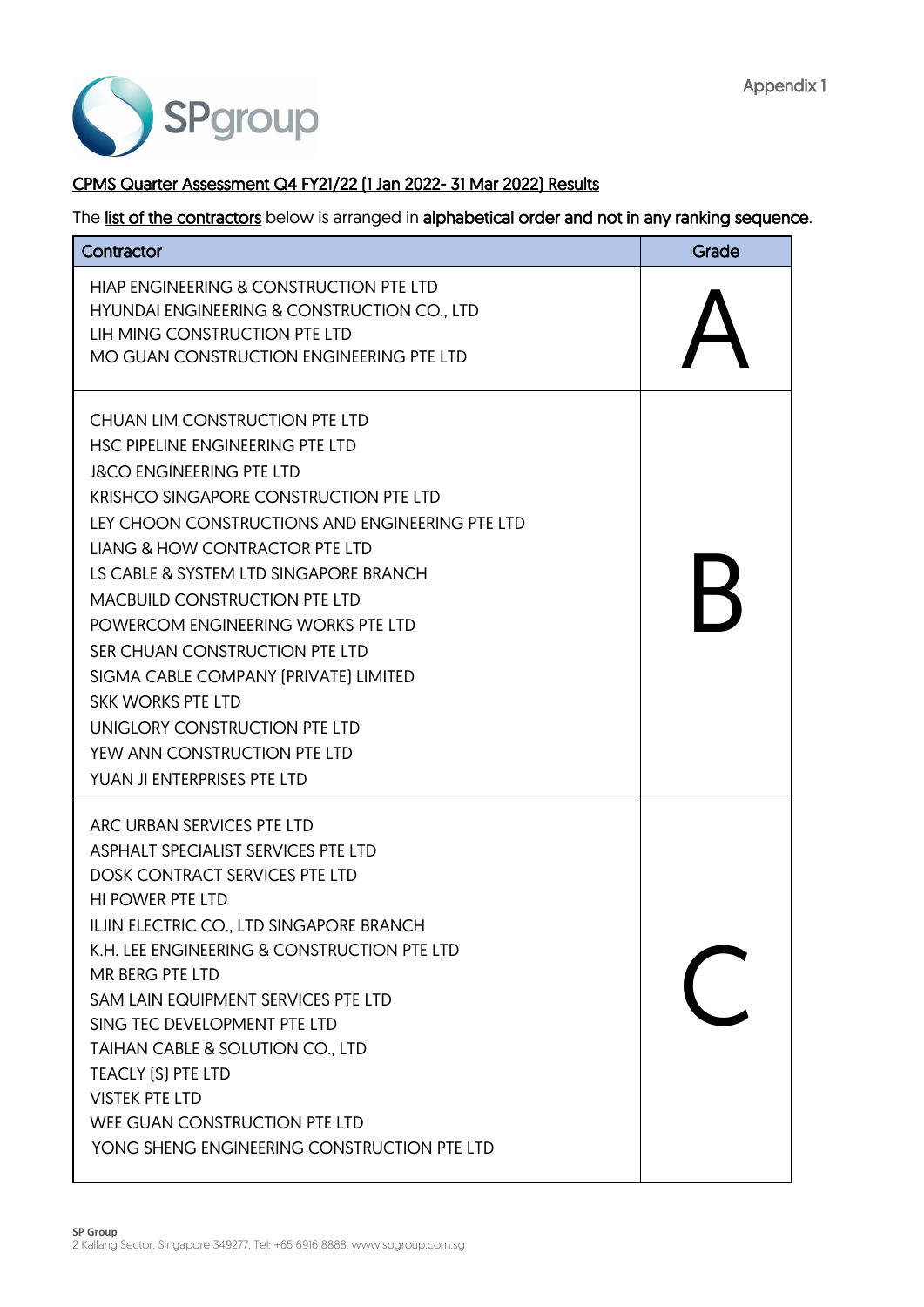

| Contractor                                                                                                                                   | Grade |
|----------------------------------------------------------------------------------------------------------------------------------------------|-------|
| PACIFIC CENTRAL TEKNIK PTE LTD<br>RMA FIVENTURES ASIA-PACIFIC PTE LTD<br>SL LINK ENGINEERING PTE LTD<br>WEC ENGINEERS & CONSTRUCTORS PTE LTD |       |
| HUAT BENG ENGINEERING CONSTRUCTION PTE LTD<br>NEW CASTLE ENGINEERING PTE LTD                                                                 |       |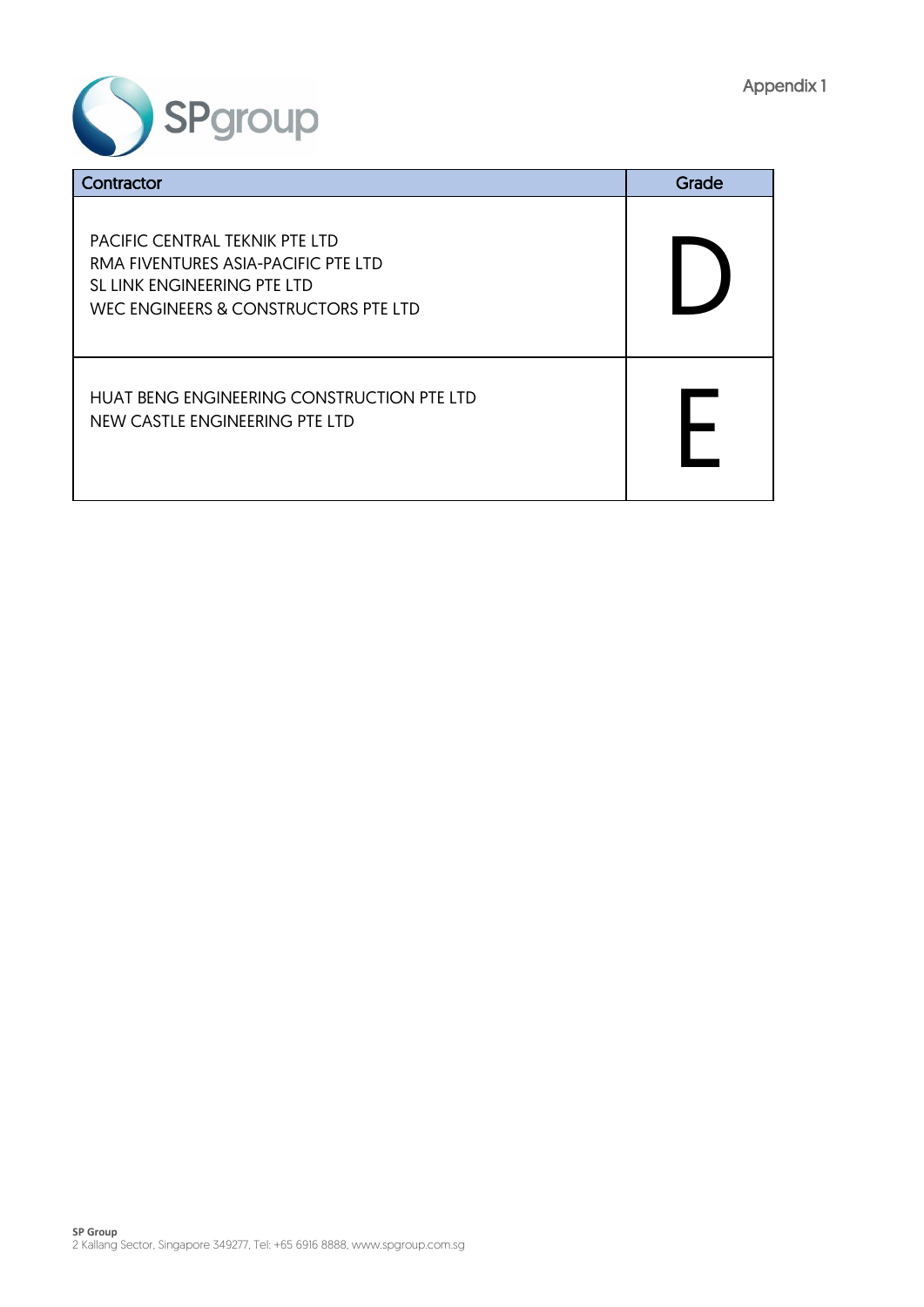

# CPMS Quarterly Assessment Q3 FY21/22



## CPMS Quarter Assessment Q3 FY21/22 (1 Oct 2021 - 31 Dec 2021) Results

We have completed our 3<sup>RD</sup> quarter for CPMS assessment based on the contracts that are CPMS applicable rendered to your respective company based on the following four (4) areas:

- (a) Safety;
- (b) Quality of Work;
- (c) Project & Risk Management; and
- (d) Value Added Services

The contractors involved in CPMS with their respective grades are shown as below table.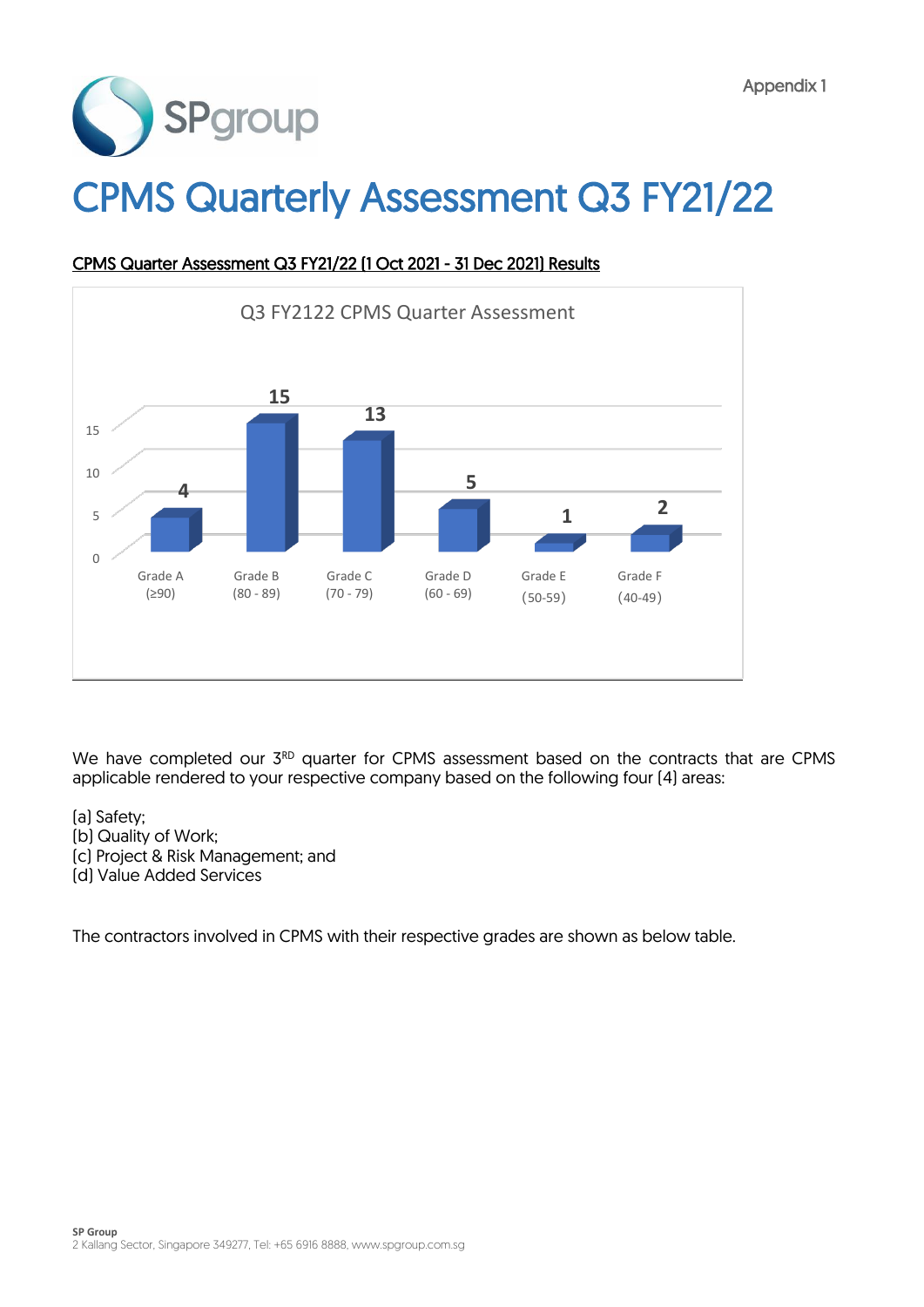

### CPMS Quarter Assessment Q3 FY21/22 (1 Oct 2021- 31 Dec 2021) Results

| Contractor                                                                                                                                                                                                                                                                                                                                                                                                                                                                                                                     | Grade |
|--------------------------------------------------------------------------------------------------------------------------------------------------------------------------------------------------------------------------------------------------------------------------------------------------------------------------------------------------------------------------------------------------------------------------------------------------------------------------------------------------------------------------------|-------|
| HIAP ENGINEERING & CONSTRUCTION PTE LTD<br>HYUNDAI ENGINEERING & CONSTRUCTION CO., LTD<br>SING TEC DEVELOPMENT PTE LTD<br>WENG GUAN TECHNOLOGY PTE LTD                                                                                                                                                                                                                                                                                                                                                                         |       |
| ARC URBAN SERVICES PTE LTD<br><b>HI POWER PTE LTD</b><br>HSC PIPELINE ENGINEERING PTE LTD<br><b>KRISHCO SINGAPORE CONSTRUCTION PTE LTD</b><br><b>LIANG &amp; HOW CONTRACTOR PTE LTD</b><br>LS CABLE & SYSTEM LTD SINGAPORE BRANCH<br><b>MACBUILD CONSTRUCTION PTE LTD</b><br>MO GUAN CONSTRUCTION ENGINEERING PTE LTD<br>MR BERG PTE LTD<br>POWERCOM ENGINEERING WORKS PTE LTD<br><b>SKK WORKS PTE LTD</b><br>SL LINK ENGINEERING PTE LTD<br>TEACLY [S] PTE LTD<br>YEW ANN CONSTRUCTION PTE LTD<br>YUAN JI ENTERPRISES PTE LTD |       |
| CHUAN LIM CONSTRUCTION PTE LTD<br>ILJIN ELECTRIC CO., LTD SINGAPORE BRANCH<br><b>J&amp;CO ENGINEERING PTE LTD</b><br>LEY CHOON CONSTRUCTIONS AND ENGINEERING PTE LTD<br>LIH MING CONSTRUCTION PTE LTD<br>NEW CASTLE ENGINEERING PTE LTD<br>PACIFIC CENTRAL TEKNIK PTE LTD<br>SAM LAIN EQUIPMENT SERVICES PTE LTD<br>SER CHUAN CONSTRUCTION PTE LTD<br>TAIHAN CABLE & SOLUTION CO., LTD<br>UNIGLORY CONSTRUCTION PTE LTD<br><b>VISTEK PTE LTD</b><br>WEE GUAN CONSTRUCTION PTE LTD                                              |       |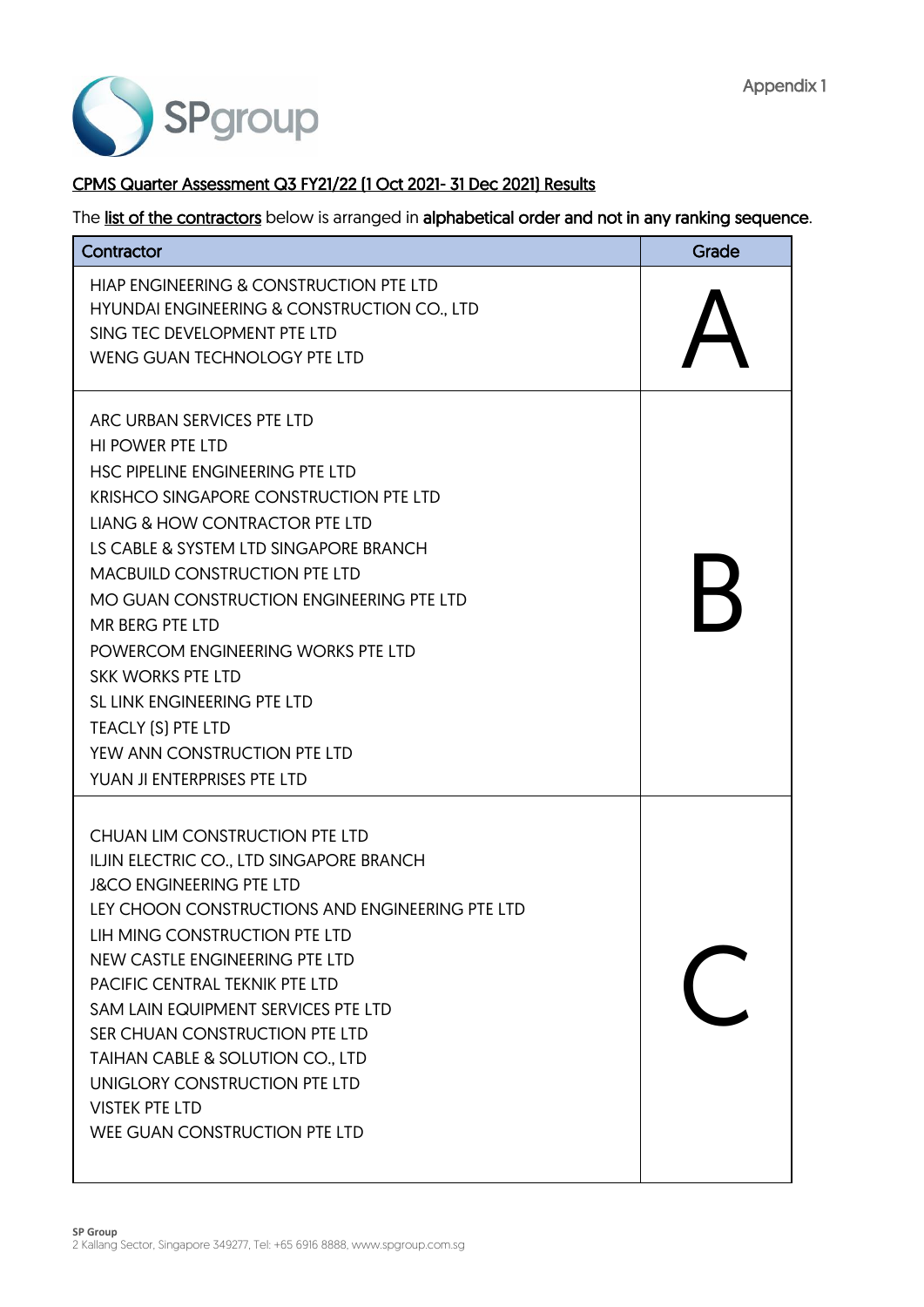

| Contractor                                                                                                                                                                                                | Grade |
|-----------------------------------------------------------------------------------------------------------------------------------------------------------------------------------------------------------|-------|
| ASPHALT SPECIALIST SERVICES PTE LTD<br>DOSK CONTRACT SERVICES PTE LTD<br>HUAT BENG ENGINEERING CONSTRUCTION PTE LTD<br>K.H. LEE ENGINEERING & CONSTRUCTION PTE LTD<br>RMA FIVENTURES ASIA-PACIFIC PTE LTD |       |
| YONG SHENG ENGINEERING CONSTRUCTION PTE LTD                                                                                                                                                               |       |
| SIGMA CABLE COMPANY (PRIVATE) LIMITED<br>WEC ENGINEERS & CONSTRUCTORS PTE LTD                                                                                                                             |       |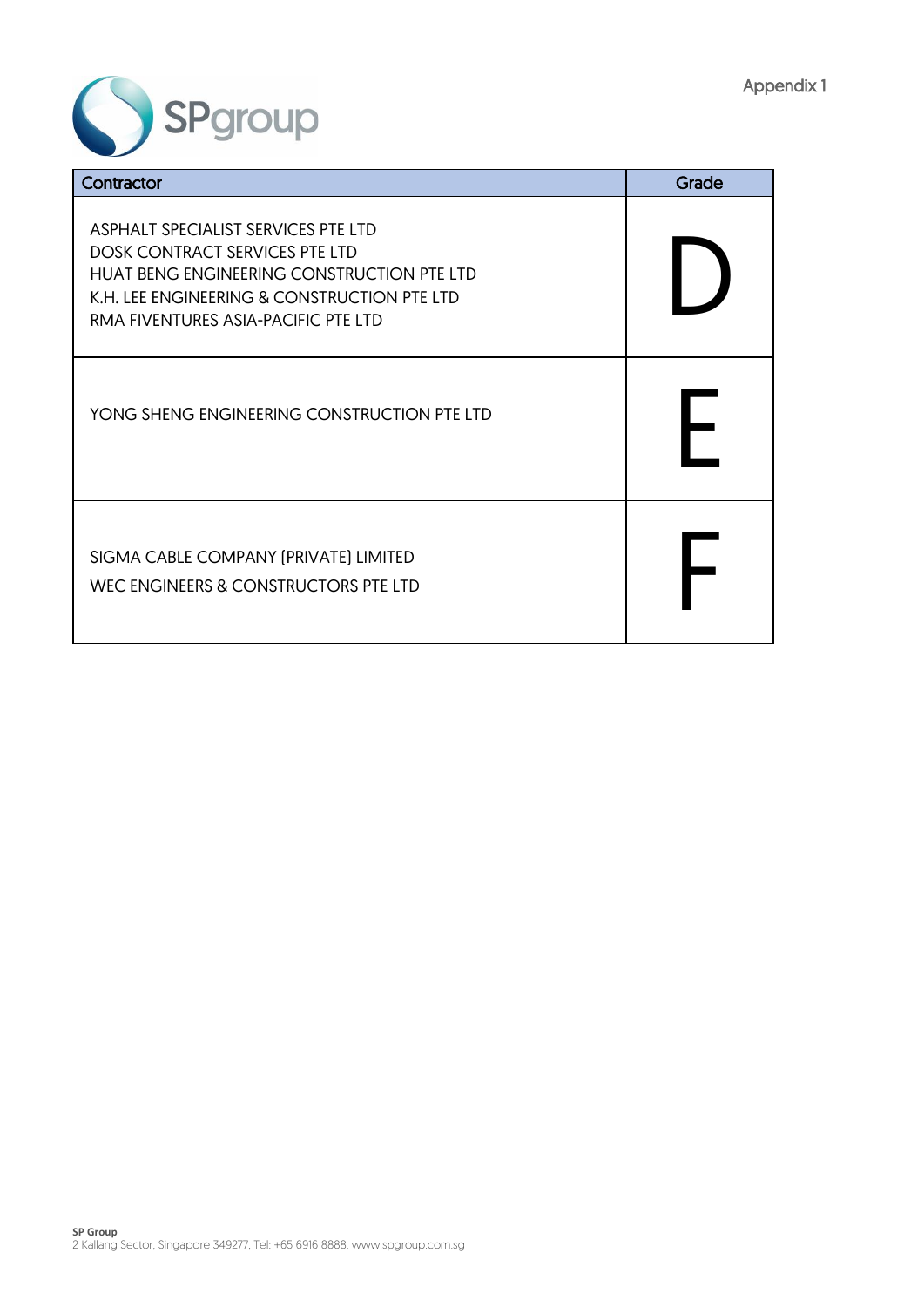

# CPMS Quarterly Assessment Q2 FY21/22



### CPMS Quarter Assessment Q2 FY21/22 (1 Jul 2021- 30 Sep 2021) Results

We have completed our 2<sup>ND</sup> quarter for CPMS assessment based on the contracts that are CPMS applicable rendered to your respective company based on the following four (4) areas:

- (a) Safety;
- (b) Quality of Work;
- (c) Project & Risk Management; and
- (d) Value Added Services

The contractors involved in CPMS with their respective grades are shown as below table.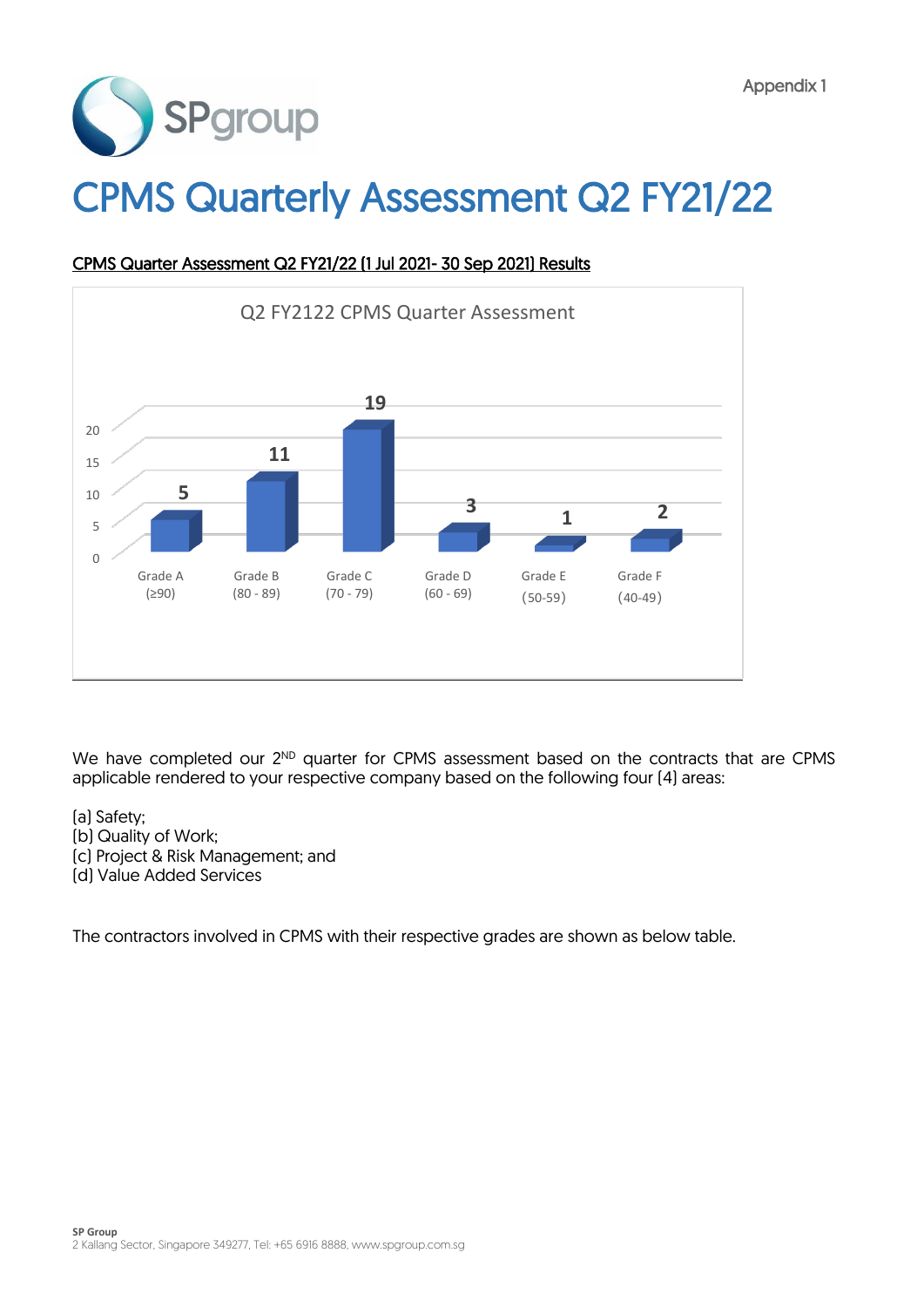

### CPMS Quarter Assessment Q2 FY21/22 (1 Jul 2021- 30 Sep 2021) Results

| Contractor                                                                                                                                                                                                                                                                                                                                                                                                                                                                                                                                                                                                                                                                                                        | Grade |
|-------------------------------------------------------------------------------------------------------------------------------------------------------------------------------------------------------------------------------------------------------------------------------------------------------------------------------------------------------------------------------------------------------------------------------------------------------------------------------------------------------------------------------------------------------------------------------------------------------------------------------------------------------------------------------------------------------------------|-------|
| HIAP ENGINEERING & CONSTRUCTION PTE LTD<br>HYUNDAI ENGINEERING & CONSTRUCTION CO.,<br><b>LTD</b><br>LIH MING CONSTRUCTION PTE LTD<br>SING TEC DEVELOPMENT PTE LTD<br><b>WENG GUAN TECHNOLOGY PTE LTD</b>                                                                                                                                                                                                                                                                                                                                                                                                                                                                                                          |       |
| ARC URBAN SERVICES PTE LTD<br>KHIAN HENG CONSTRUCTION PTE LTD<br>LEY CHOON CONSTRUCTIONS AND ENGINEERING PTE LTD<br>LIANG & HOW CONTRACTOR PTE LTD<br><b>MACBUILD CONSTRUCTION PTE LTD</b><br>MO GUAN CONSTRUCTION ENGINEERING PTE LTD<br>SER CHUAN CONSTRUCTION PTE LTD<br><b>SKK WORKS PTE LTD</b><br>SL LINK ENGINEERING PTE LTD<br><b>VISTEK PTE LTD</b><br>YEW ANN CONSTRUCTION PTE LTD                                                                                                                                                                                                                                                                                                                      |       |
| CHUAN LIM CONSTRUCTION PTE LTD<br><b>HI POWER PTE LTD</b><br>HSC PIPELINE ENGINEERING PTE LTD<br><b>J&amp;CO ENGINEERING PTE LTD</b><br>K.H. LEE ENGINEERING & CONSTRUCTION PTE LTD<br><b>KRISHCO SINGAPORE CONSTRUCTION PTE LTD</b><br>LS CABLE & SYSTEM LTD SINGAPORE BRANCH<br>Mr Berg Pte Ltd<br>NEW CASTLE ENGINEERING PTE LTD<br>POWERCOM ENGINEERING WORKS PTE LTD<br>PRYSMIAN POWERLINK S.R.L. SINGAPORE BRANCH<br>SAM LAIN EQUIPMENT SERVICES PTE LTD<br>SIGMA CABLE COMPANY (PRIVATE) LIMITED<br>TAIHAN CABLE & SOLUTION CO., LTD<br>TEACLY [S] PTE LTD<br>UNIGLORY CONSTRUCTION PTE LTD<br>WEE GUAN CONSTRUCTION PTE LTD<br>YONG SHENG ENGINEERING CONSTRUCTION PTE LTD<br>YUAN JI ENTERPRISES PTE LTD |       |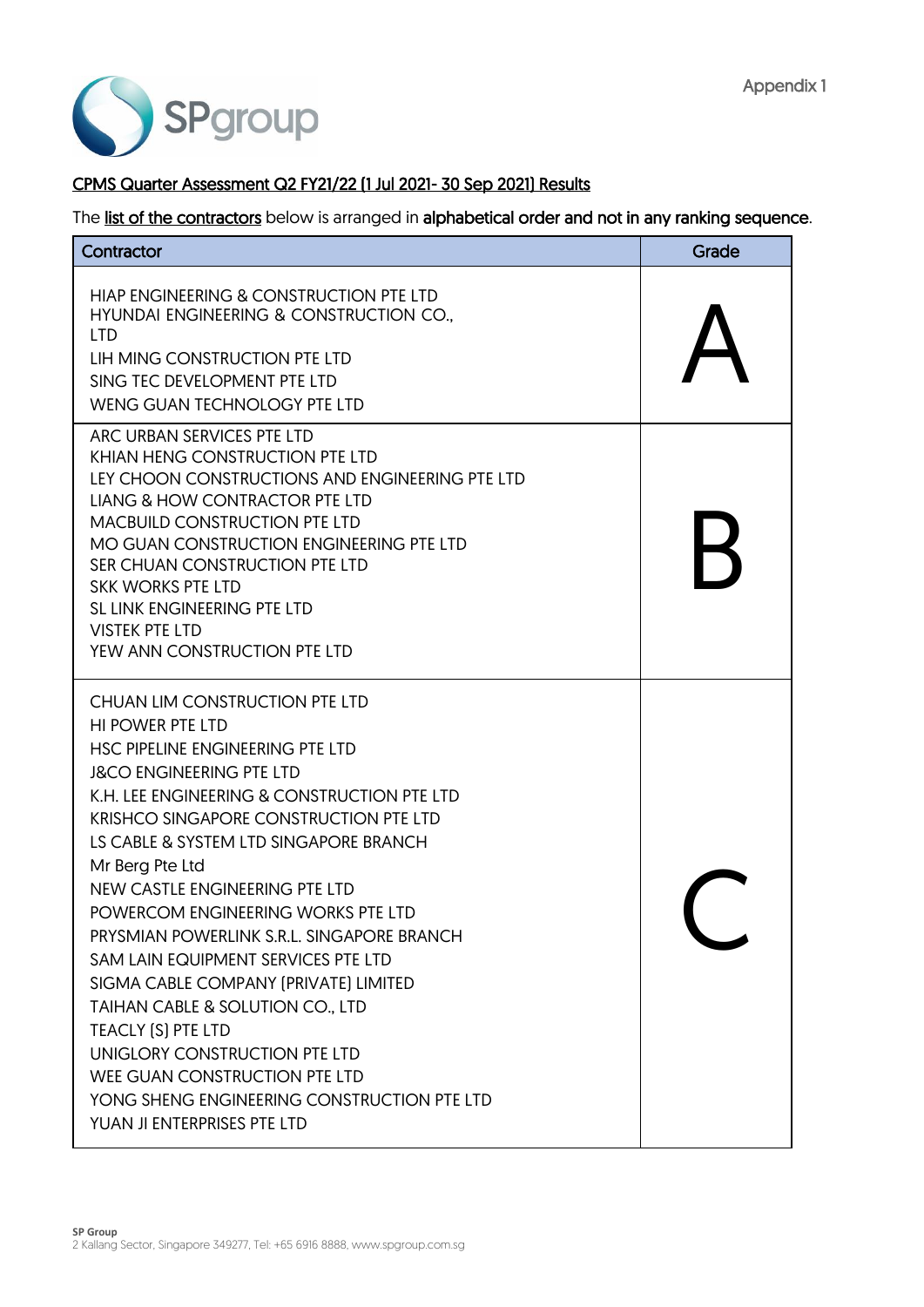

| Contractor                                                                                                           | Grade |
|----------------------------------------------------------------------------------------------------------------------|-------|
| <b>DOSK CONTRACT SERVICES PTE LTD</b><br>RMA FIVENTURES ASIA-PACIFIC PTE LTD<br>WEC ENGINEERS & CONSTRUCTORS PTE LTD |       |
| ASPHALT SPECIALIST SERVICES PTE LTD                                                                                  |       |
| HUAT BENG ENGINEERING CONSTRUCTION PTE LTD<br>ILJIN ELECTRIC CO., LTD SINGAPORE BRANCH                               |       |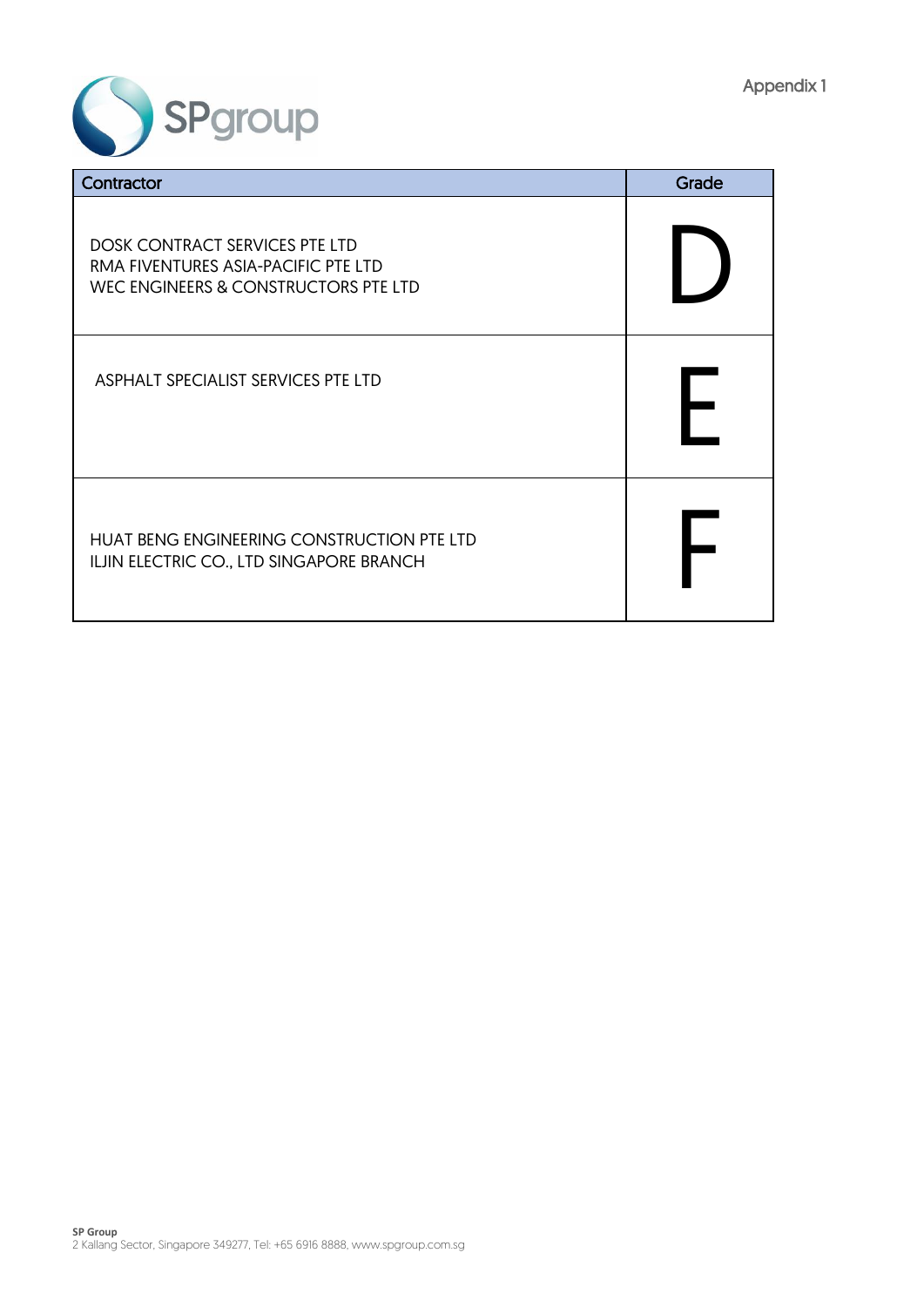

# CPMS Quarterly Assessment Q1 FY21/22



### CPMS Quarter Assessment Q1 FY21/22 (1 Apr 2021- 30 June 2021) Results

We have completed our 1<sup>st</sup> quarter for CPMS assessment based on the contracts that are CPMS applicable rendered to your respective company based on the following four (4) areas:

- (a) Safety;
- (b) Quality of Work;
- (c) Project & Risk Management; and
- (d) Value Added Services

The contractors involve in CPMS with their respective grades are shown as below table.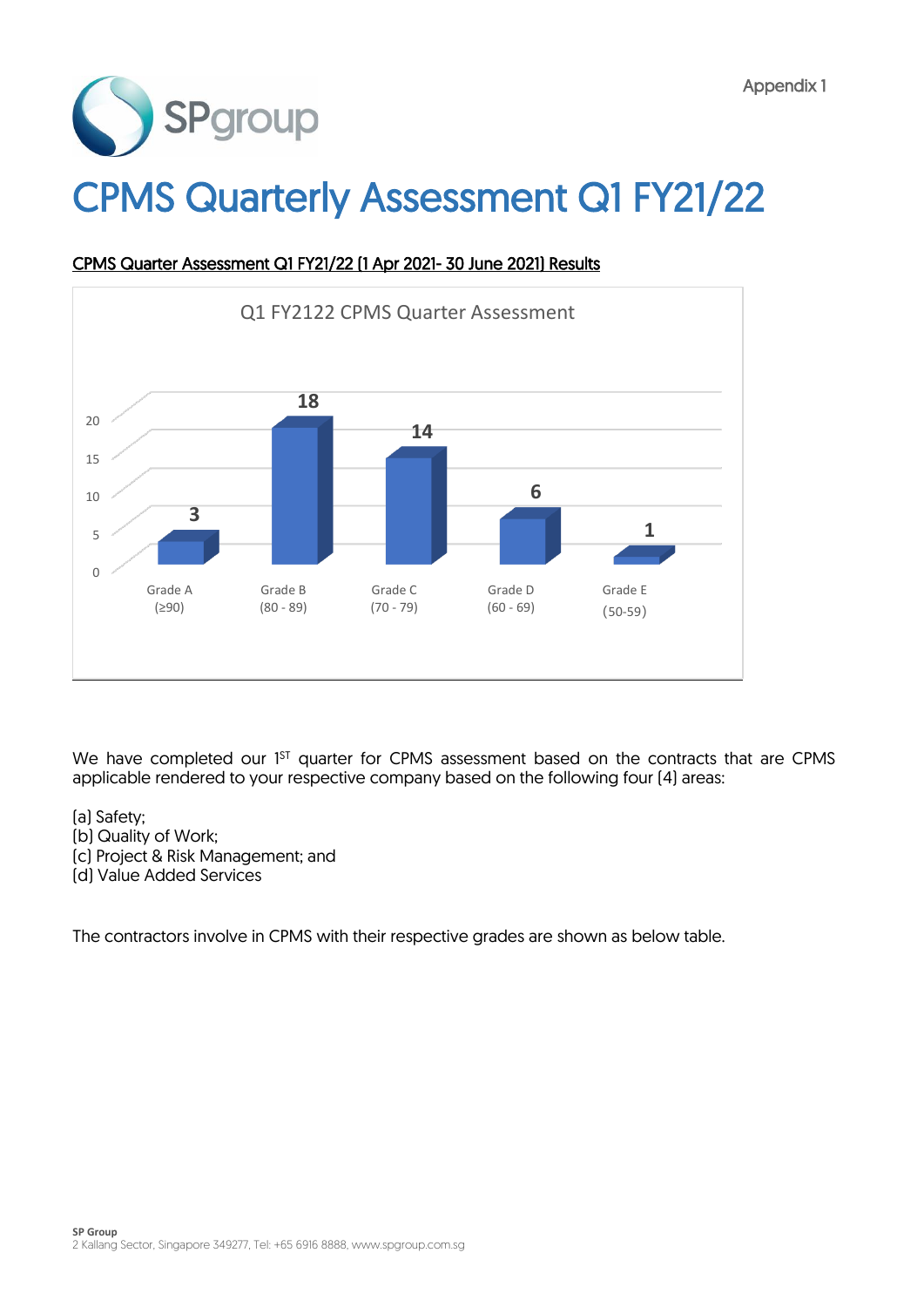

#### CPMS Quarter Assessment Q1 FY21/22 (1 Apr 2021- 30 June 2021) Results

| Contractor                                                                                                                                                                                                                                                                                                                                                                                                                                                                                                                                                                                                                                                               | Grade |
|--------------------------------------------------------------------------------------------------------------------------------------------------------------------------------------------------------------------------------------------------------------------------------------------------------------------------------------------------------------------------------------------------------------------------------------------------------------------------------------------------------------------------------------------------------------------------------------------------------------------------------------------------------------------------|-------|
| HIAP ENGINEERING & CONSTRUCTION PTE LTD<br>HYUNDAI ENGINEERING & CONSTRUCTION CO., LTD<br>WENG GUAN TECHNOLOGY PTE LTD                                                                                                                                                                                                                                                                                                                                                                                                                                                                                                                                                   |       |
| ARC URBAN SERVICES PTE LTD<br><b>CONSEN INTERNATIONAL OPERATIONS PTE LTD</b><br><b>CPC CONSTRUCTION PTE LTD</b><br><b>HI POWER PTE LTD</b><br>HSC PIPELINE ENGINEERING PTE LTD<br>KHIAN HENG CONSTRUCTION PTE LTD<br><b>KRISHCO SINGAPORE CONSTRUCTION PTE LTD</b><br>LIH MING CONSTRUCTION PTE LTD<br><b>MACBUILD CONSTRUCTION PTE LTD</b><br>PRYSMIAN POWERLINK S.R.L. SINGAPORE BRANCH<br>SAM LAIN EQUIPMENT SERVICES PTE LTD<br>SER CHUAN CONSTRUCTION PTE LTD<br>SING TEC DEVELOPMENT PTE LTD<br><b>SKK WORKS PTE LTD</b><br>SL LINK ENGINEERING PTE LTD<br><b>TEACLY [S] PTE LTD</b><br>YONG SHENG ENGINEERING CONSTRUCTION PTE LTD<br>YUAN JI ENTERPRISES PTE LTD | Н     |
| CHUAN LIM CONSTRUCTION PTE LTD<br>HUAT BENG ENGINEERING CONSTRUCTION PTE LTD<br>ILJIN ELECTRIC CO., LTD SINGAPORE BRANCH<br>K.H. LEE ENGINEERING & CONSTRUCTION PTE LTD<br>LEY CHOON CONSTRUCTIONS AND ENGINEERING PTE LTD<br>LS CABLE & SYSTEM LTD SINGAPORE BRANCH<br>MO GUAN CONSTRUCTION ENGINEERING PTE LTD<br>Mr Berg Pte Ltd<br>POWERCOM ENGINEERING WORKS PTE LTD<br>SIGMA CABLE COMPANY (PRIVATE) LIMITED<br>TAIHAN CABLE & SOLUTION CO., LTD<br>UNIGLORY CONSTRUCTION PTE LTD<br>WEE GUAN CONSTRUCTION PTE LTD<br>YEW ANN CONSTRUCTION PTE LTD                                                                                                                 |       |